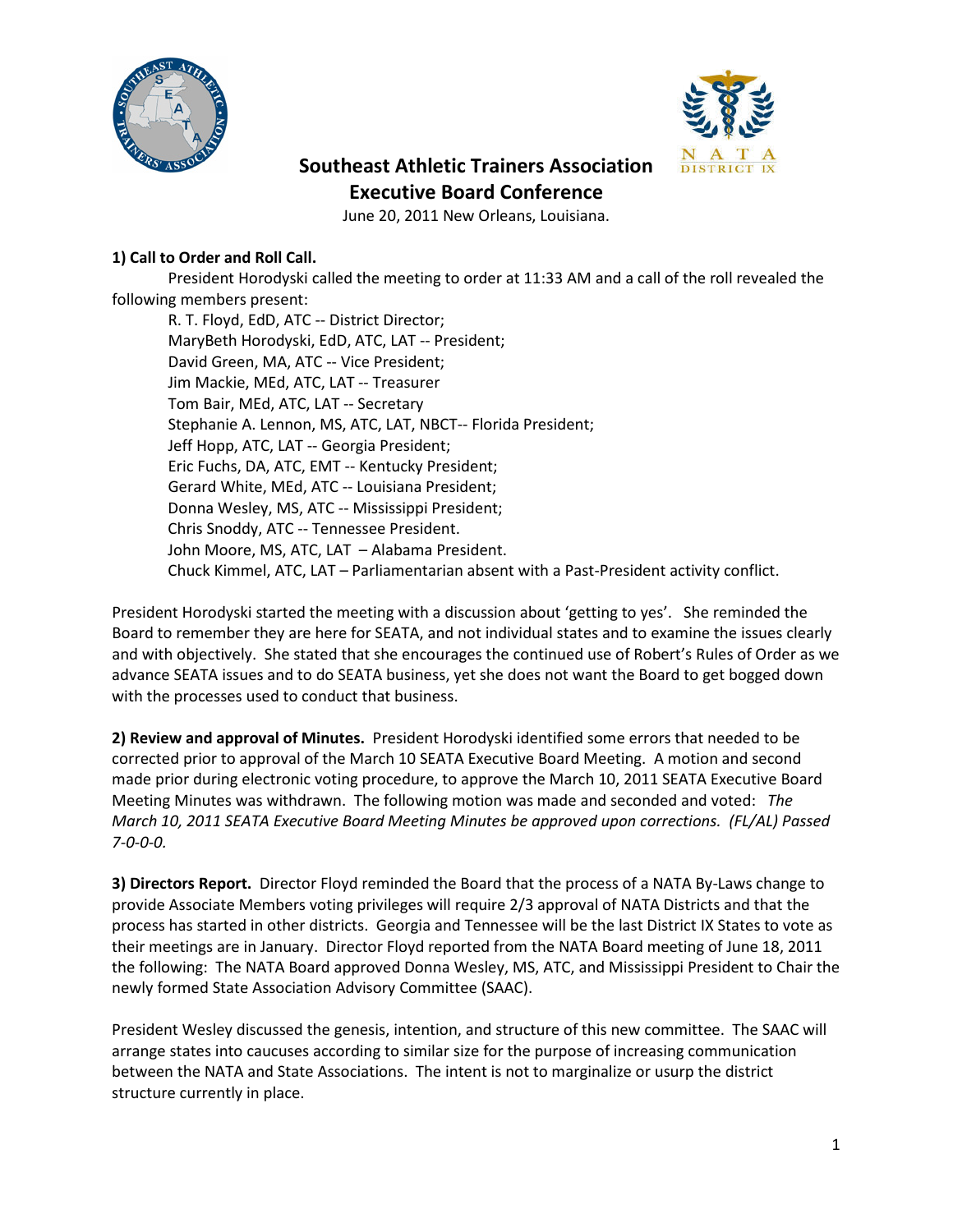Director Floyd reported that NATA Councils will become and function as Committees. In an effort to aid with this transition Committees may petition the NATA Board for extension(s) of some members and Chair appointments and a few have taken advantage of this transition aid. Director Floyd reported that the NATA finished the most current past fiscal year with positive cash flow. Co-branding opportunities with the NATA Foundation was approved. The Honors and Awards Committee process for making nominations is being streamlined via technology. New NATA Board of Director members, Scott Sailor and Eric McDonald were seated at the June 18<sup>th</sup> meeting. Director Floyd also indicated that the Board discussed the Vision Quest project, as wells as post certification credentials. Director Floyd reported that the Nominations Committee has selected Jim Thornton and Terry Newnan as candidates for NATA President.

**4) President's Report.** President Horodyski thanked all for their attendance at the meeting and reminded all that the SEATA Members Meeting will be this evening at 6:15 PM in room 342-345. The process for completing the review of the SEATA Policy and Procedure Manual was explained. October 31, 2011 is the target completion goal for this project. President Horodyski indicated that she has a complaint from a SEATA member that they received SEATA eBlasts too frequently and she will review current eBlast records. President Horodyski reported the following electronic voting results. On March 30, 2011 the February 2011 SEATA Executive Board Meeting Minutes were approved (MS, TN; 6-0-1 KY abstain); on April 18, 2011 the January SEATA Executive Board Meeting Minutes were approved (Director, GA: 7-0); and on April 22, 2011 Richard Frazee was approval as Exhibit Chairman (MS, Treasurer; 7-0-0).

**5) Vice-President's Report.** Vice-President Green reported that the March meeting held in conjunction with Emory was very successful by all benchmarks and planning for the 2012 joint meeting is well underway. The dates will be March 15-18, 2012 and will be held in the Cobb Galleria area of Atlanta at the Renaissance Atlanta Waverly Hotel.

**6) Secretary's Report.** Secretary Bair reported highlights from the District Secretary Treasurer Committee meeting held June 19, 2011. NATA membership has grown year over year by roughly 700 paid members. This is due in large part to the efforts of the state secretaries during the months of February and March as approximately 7,000 of the 30,815 paid members renewed their memberships in these months. Secretary Bair discussed ongoing efforts with WildAprocot Members Management service. At this time communication has been slower over the past 60 days.

**7) Treasure's Report.** Treasurer Mackie presented the following report to the board. Financial Information

- Cash Flow Report 1-01-11 to 6-17-11 Year to Date
	- Inflows  $$238,515.41$
	- Outflows \$ 236,959.90
	- Difference \$ 1,555.51

Wells Fargo Advisors Investments

| • Value | 03-31-2010 | \$240,369.87 |
|---------|------------|--------------|
| • Value | 06-30-2010 | \$211,514.20 |
| • Value | 08-31-2010 | \$226,943.98 |